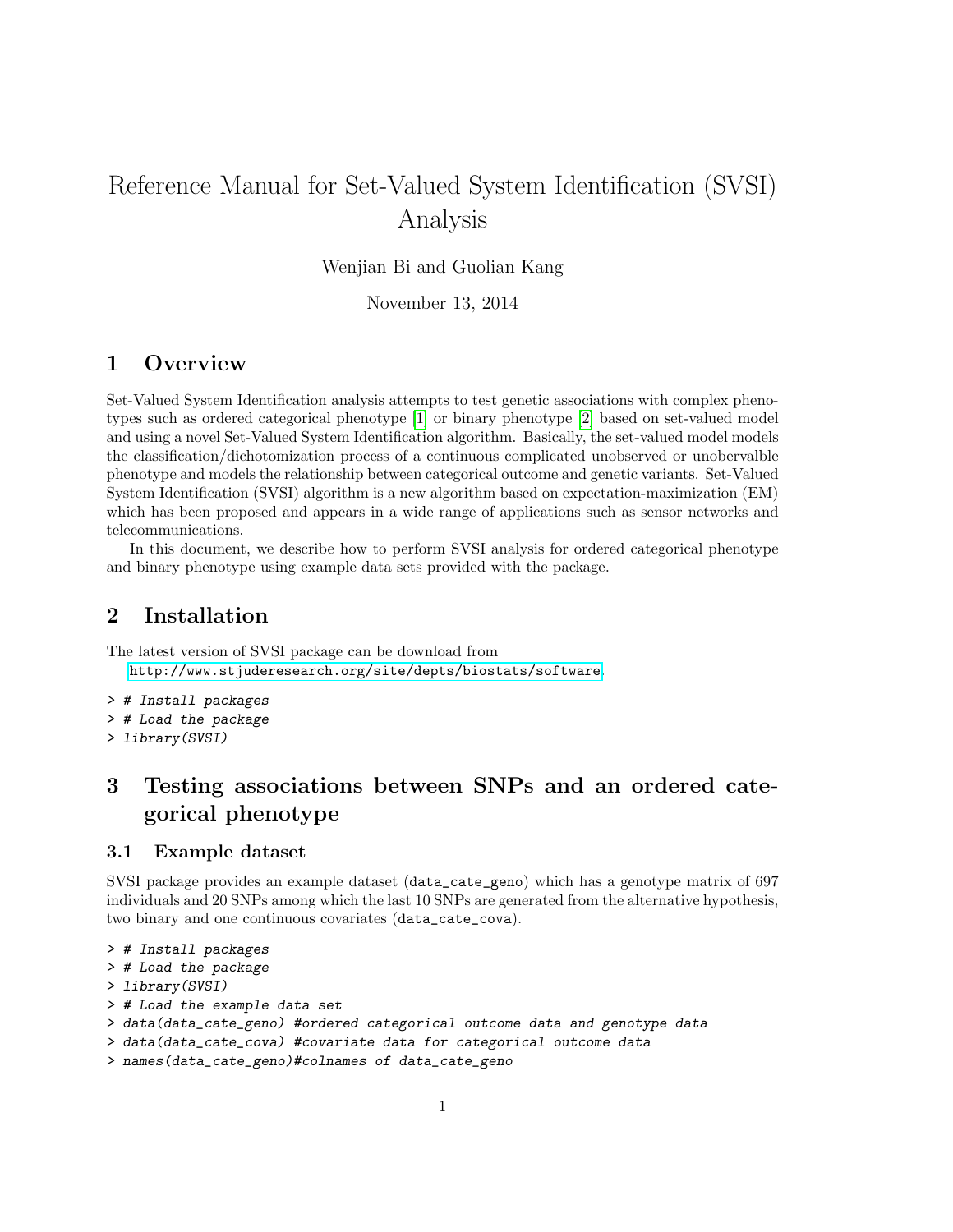[1] "FID" "IID" "PAT" "MAT" "SEX" "status" "SNP1" "SNP2" [9] "SNP3" "SNP4" "SNP5" "SNP6" "SNP7" "SNP8" "SNP9" "SNP10" [17] "SNP11" "SNP12" "SNP13" "SNP14" "SNP15" "SNP16" "SNP17" "SNP18" [25] "SNP19" "SNP20"

> names(data\_cate\_cova)#colnames of data\_cate\_cova

[1] "FID" "IID" "SEX" "AGE" "SMOKE"

> summary(data\_cate\_geno)#summary of data\_cate\_geno

| FID               | IID                | PAT                 | MAT                 | <b>SEX</b>                        |
|-------------------|--------------------|---------------------|---------------------|-----------------------------------|
| Length: 697       | $Min.$ :1          | $Min.$ :0           | $Min.$ :0           | Min. : 1.000                      |
| Class : character | $1st$ $Qu.:1$      |                     |                     | 1st Qu.:0 1st Qu.:0 1st Qu.:1.000 |
| Mode : character  | Median : 1         | Median : 0          | Median : 0          | Median $:2.000$                   |
|                   | Mean : 1           | Mean<br>$\cdot$ : 0 | Mean<br>$\cdot$ : 0 | Mean : 1.531                      |
|                   | $3rd$ $Qu. : 1$    | 3rd Qu.:0           | $3rd$ Qu.: $0$      | 3rd Qu.: 2.000                    |
|                   | $Max.$ :1          | Max. : 0            | $Max.$ :0           | Max. : 2.000                      |
| status            | SNP1               |                     | SNP <sub>2</sub>    | SNP3                              |
| Min. : 0.0000     | Min. : 0.000000    | Min.                | :0.00000            | Min.<br>: 0.00000                 |
| 1st Qu.: 0.0000   | 1st Qu.: 0.000000  |                     | 1st Qu.: 0.00000    | 1st Qu.: 0.00000                  |
| Median : 0.0000   | Median : 0.000000  |                     | Median : 0.00000    | Median : 0.00000                  |
| :0.4878<br>Mean   | : 0.007174<br>Mean | Mean                | :0.02869            | Mean : 0.01004                    |
| 3rd Qu.:1.0000    | 3rd Qu.: 0.000000  |                     | 3rd Qu.: 0.00000    | 3rd Qu.: 0.00000                  |
| Max. : 2.0000     | Max. : 1.000000    |                     | Max. : 2.00000      | Max. : 1.00000                    |
| SNP4              | SNP <sub>5</sub>   |                     | SNP <sub>6</sub>    | SNP7                              |
| Min. : 0.000000   | Min.<br>: 0.000000 |                     | Min. : 0.00000      | Min.<br>:0.000000                 |
| 1st Qu.: 0.000000 | 1st Qu.: 0.000000  |                     | 1st Qu.: 0.00000    | 1st Qu.: 0.000000                 |
| Median : 0.000000 | Median : 0.000000  |                     | Median : 0.00000    | Median : 0.000000                 |
| Mean : 0.002869   | Mean : 0.004304    |                     | Mean : 0.01435      | Mean : 0.008608                   |
| 3rd Qu.: 0.000000 | 3rd Qu.: 0.000000  |                     | 3rd Qu.: 0.00000    | 3rd Qu.: 0.000000                 |
| :1.000000<br>Max. | : 1.000000<br>Max. |                     | $Max.$ : 2.00000    | :2.000000<br>Max.                 |
| SNP8              | SNP <sub>9</sub>   |                     | SNP10               | SNP11                             |
| $Min.$ : 0.000000 | $Min.$ : 0.000000  |                     | $Min.$ : 0.000000   | Min. : 0.00000                    |
| 1st Qu.: 0.000000 | 1st Qu.: 0.000000  |                     | 1st Qu.: 0.000000   | 1st Qu.: 0.00000                  |
| Median : 0.000000 | Median : 0.000000  |                     | Median : 0.000000   | Median : 0.00000                  |
| Mean : 0.002869   | Mean : 0.007174    |                     | Mean : 0.007174     | : 0.01291<br>Mean                 |
| 3rd Qu.: 0.000000 | 3rd Qu.: 0.000000  |                     | 3rd Qu.: 0.000000   | 3rd Qu.: 0.00000                  |
| Max. : 1.000000   | Max. : 2.000000    |                     | Max. : 1.000000     | Max. : 1.00000                    |
| SNP12             | SNP13              |                     | SNP14               | SNP15                             |
| Min. : 0.0000     | Min. : 0.000000    |                     | Min. : 0.00000      | Min. : 0.00000                    |
| 1st Qu.: 0.0000   | 1st Qu.: 0.000000  |                     | 1st Qu.: 0.00000    | 1st Qu.: 0.00000                  |
| Median : 0.0000   | Median : 0.000000  |                     | Median : 0.00000    | Median : 0.00000                  |
| :0.2912<br>Mean   | :0.002869<br>Mean  |                     | Mean : 0.03443      | Mean<br>: 0.01004                 |
| 3rd Qu.: 1.0000   | 3rd Qu.: 0.000000  |                     | 3rd Qu.: 0.00000    | 3rd Qu.: 0.00000                  |
| :2.0000<br>Max.   | Max. : 1.000000    |                     | Max. : 2.00000      | Max. : 2.00000                    |
| SNP16             | SNP17              | SNP18               |                     | SNP19                             |
| Min. : 0.000000   | Min.<br>: 0.000    |                     | Min. : 0.00000      | Min. : 0.000000                   |
| 1st Qu.: 0.000000 | 1st Qu.: 0.000     |                     | 1st Qu.: 0.00000    | 1st Qu.: 0.000000                 |
| Median : 0.000000 | Median : 0.000     |                     | Median : 0.00000    | Median : 0.000000                 |
| :0.002869<br>Mean | Mean<br>:0.066     | Mean                | :0.01722            | Mean : 0.005739                   |
| 3rd Qu.: 0.000000 | 3rd Qu.: 0.000     |                     | 3rd Qu.: 0.00000    | 3rd Qu.: 0.000000                 |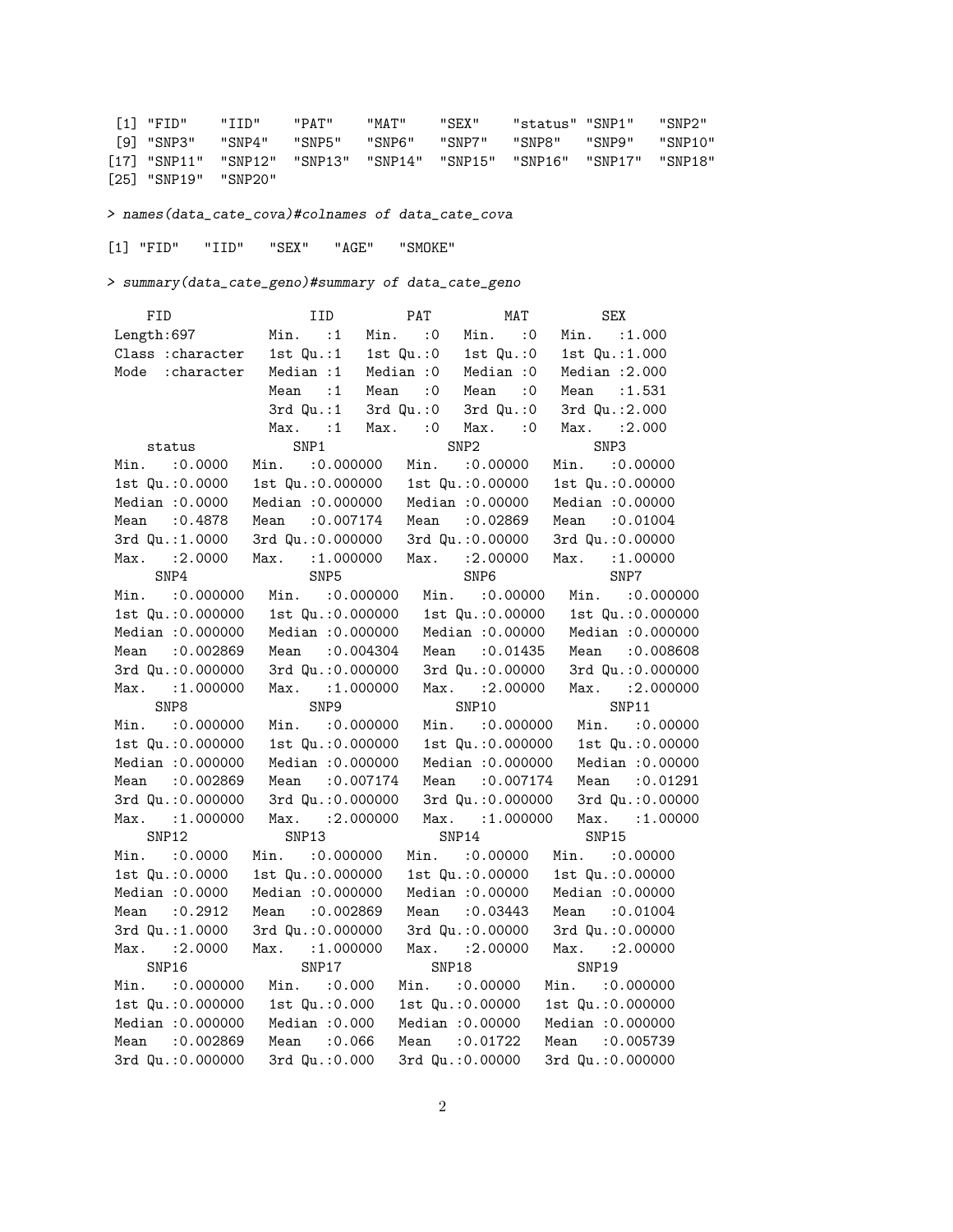Max. :1.000000 Max. :2.000 Max. :1.00000 Max. :1.000000 SNP20 Min. : 0.000000 1st Qu.:0.000000 Median :0.000000 Mean : 0.002869 3rd Qu.:0.000000 Max. : 1.000000 > summary(data\_cate\_cova)#summary of data\_cate\_cova FID IID SEX AGE Length:697 Min. :1 Min. :1.000 Min. :16.00 Class :character 1st Qu.:1 1st Qu.:1.000 1st Qu.:25.00 Mode :character Median :1 Median :2.000 Median :40.00 Mean :1 Mean :1.531 Mean :41.79 3rd Qu.:1 3rd Qu.:2.000 3rd Qu.:52.00 Max. :1 Max. :2.000 Max. :91.00 SMOKE Min. : 0.0000 1st Qu.:0.0000 Median :0.0000 Mean :0.2597 3rd Qu.:1.0000 Max. : 1.0000 > print(data\_cate\_geno[1:3,]) #display the first three rows of data\_cate\_geno FID IID PAT MAT SEX status SNP1 SNP2 SNP3 SNP4 SNP5 SNP6 SNP7 SNP8 SNP9 SNP10 1 ID1 1 0 0 1 0 0 1 0 0 0 0 0 0 1 0 2 ID2 1 0 0 2 2 0 0 0 0 0 0 0 0 0 0 3 ID3 1 0 0 2 0 0 0 0 0 0 0 0 0 0 0 SNP11 SNP12 SNP13 SNP14 SNP15 SNP16 SNP17 SNP18 SNP19 SNP20 1 0 0 0 0 0 0 0 0 0 0 2 0 0 0 0 0 0 0 0 0 0 3 0 1 0 0 0 0 0 0 0 0 > print(data\_cate\_cova[1:3,]) #display the first three rows of data\_cate\_cova FID IID SEX AGE SMOKE 1 ID1 1 1 82 0 2 ID2 1 2 86 0 3 ID3 1 2 84 1

### 3.2 Genetic association test with adjusting for covariates using SVSI

Conduct genetic association testing on the input data (data\_cate\_geno) with adjusting for covariate (data\_cate\_cova):

> out=SVSI\_OrderCate\_Whole(data\_cate\_geno,data\_cate\_cova,prefix="",result.dir=NA) > out[,1:6]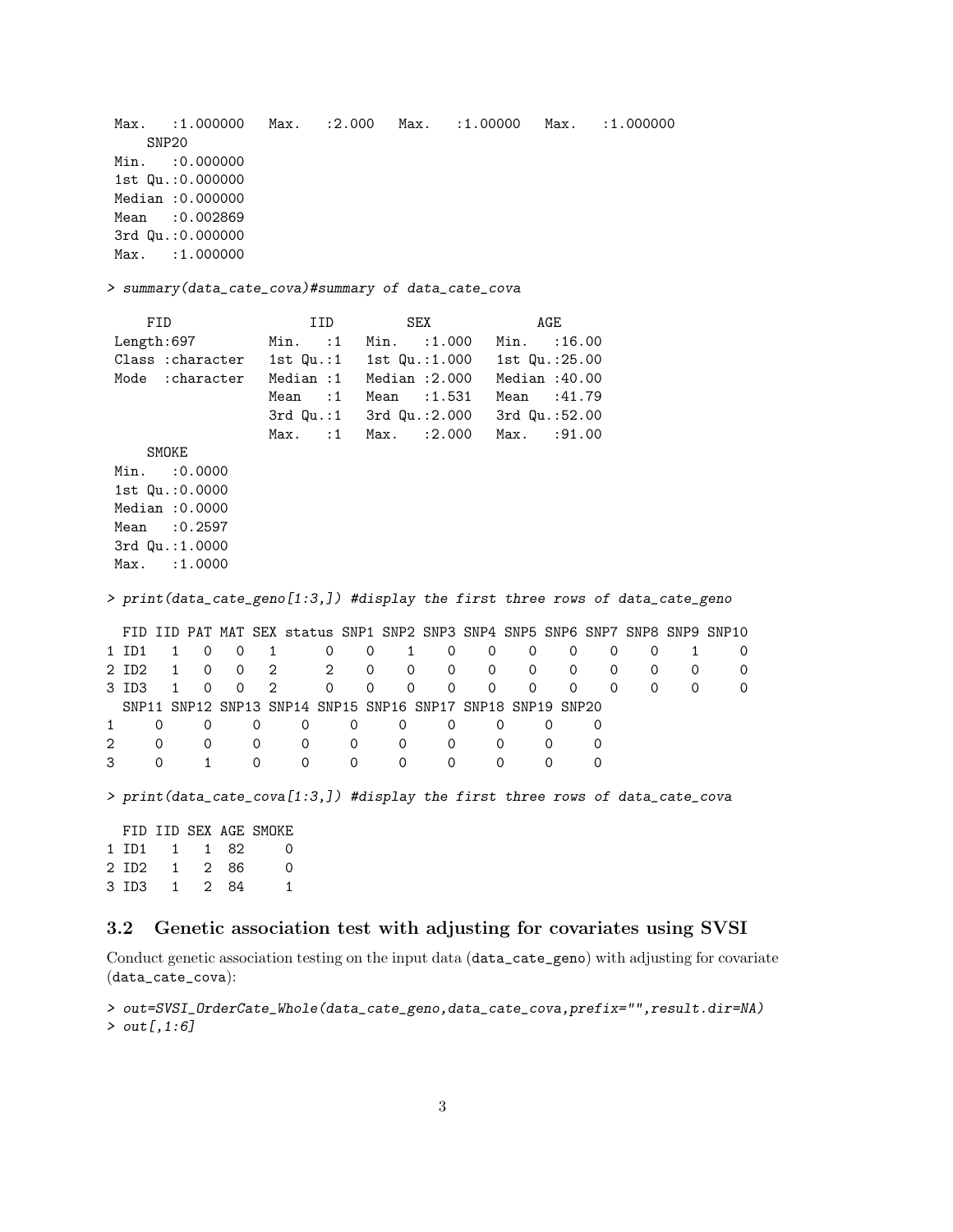|                  | [,1]                 | $\left[1,2\right]$ | [,3]                            | [0, 4]               | $[$ ,5]    | [0,6]      |
|------------------|----------------------|--------------------|---------------------------------|----------------------|------------|------------|
|                  | 11 H                 | "Variable"         | "Estimate"                      | "SE"                 | "Stat"     | "Pval"     |
| SNP1             | "SNP1"               | "geno"             | " 0.735100"                     | "0.50340"            | "2.133"    | "0.1442"   |
| SNP <sub>2</sub> | "SNP2"               | "geno"             | "-0.765600" "0.350800" "4.7640" |                      |            | "0.02907"  |
| SNP3             | "SNP3"               | "geno"             | $" - 2.657000"$                 | "3.179000"           | "0.6984"   | "0.4033"   |
| SNP4             | "SNP4"               | "geno"             | "-2.641000" "5.948000"          |                      | "0.1972"   | "0.6570"   |
| SNP <sub>5</sub> | "SNP5"               | "geno"             | "-2.791000"                     | "4.814000"           | "0.3360"   | "0.5621"   |
| SNP <sub>6</sub> | "SNP6"               | "geno"             | " 0.378300" "0.304000"          |                      | "1.549"    | "0.2133"   |
| SNP7             | "SNP7"               | "geno"             | "-0.242700" "0.467000"          |                      | "0.2700"   | "0.6033"   |
| SNP8             | "SNP8"               | "geno"             | " 0.085240" "0.841500"          |                      | "0.01026"  | "0.9193"   |
| SNP <sub>9</sub> | "SNP9"               | "geno"             | "-1.846000" "3.078000"          |                      | "0.3599"   | "0.5486"   |
| SNP10            | "SNP10"              | "geno"             | $"$ -2.667000"                  | "3.75300"            | "0.5050"   | "0.4773"   |
| SNP11            | "SNP11" "geno"       |                    | " 0.971000" "0.378000"          |                      | "6.5980"   | "0.01021"  |
| SNP12            | "SNP12" "geno"       |                    | " 0.007681" "0.090120"          |                      | "0.007265" | "0.9321"   |
| SNP13            | "SNP13" "geno"       |                    | "-2.658000"                     | "5.940000"           | "0.2003"   | "0.6545"   |
| SNP14            | "SNP14" "geno"       |                    | "-0.305000" "0.260700"          |                      | "1.3690"   | "0.2421"   |
| SNP15            | "SNP15" "geno"       |                    | " 0.307800"                     | "0.31300"            | "0.9671"   | "0.3254"   |
| SNP16            | "SNP16" "geno"       |                    | "-2.809000" "5.919000"          |                      | "0.2252"   | "0.6351"   |
|                  | SNP17 "SNP17" "geno" |                    | $"$ -0.110500"                  | "0.17620"            | "0.3936"   | "0.5304"   |
|                  | SNP18 "SNP18" "geno" |                    |                                 | 0.913900" "0.328300" | "7.749"    | "0.005373" |
|                  | SNP19 "SNP19" "geno" |                    |                                 | 0.080910" "0.596100" | "0.01842"  | "0.8920"   |
|                  | SNP20 "SNP20" "geno" |                    |                                 | 0.860600" "0.792800" | "1.1780"   | "0.2777"   |

### 3.3 Genetic association test without adjusting for covariates using SVSI

Conduct genetic association testing on the input data (data\_cate\_geno) without adjusting for any covariate:

### > out=SVSI\_OrderCate\_Whole(data\_cate\_geno,data\_cate\_cova=NA) > out

|                  | [,1]                 | [0.2]      | [0.3]        | [0.4]     | [0.5]      | [, 6]      |
|------------------|----------------------|------------|--------------|-----------|------------|------------|
|                  | H H                  | "Variable" | "Estimate"   | "SE"      | "Stat"     | "Pval"     |
| SNP1             | "SNP1"               | "geno"     | "0.7858"     | "0.5015"  | "2.455"    | "0.1172"   |
| SNP <sub>2</sub> | "SNP2"               | "geno"     | $"$ -0.7582" | "0.3467"  | "4.781"    | "0.02877"  |
| SNP <sub>3</sub> | "SNP3"               | "geno"     | $" - 2.782"$ | "3.423"   | "0.6606"   | "0.4164"   |
| SNP4             | "SNP4"               | "geno"     | $" -2.775"$  | "6.404"   | "0.1877"   | "0.6648"   |
| SNP <sub>5</sub> | "SNP5"               | "geno"     | $"$ -2.776"  | "5.229"   | "0.2818"   | "0.5955"   |
| SNP <sub>6</sub> | "SNP6"               | "geno"     | "0.3518"     | "0.3031"  | "1.348"    | "0.2457"   |
| SNP7             | "SNP7"               | "geno"     | $" -0.2108"$ | "0.458"   | "0.2119"   | "0.6453"   |
| SNP8             | "SNP8"               | "geno"     | "0.06611"    | "0.8391"  | "0.006207" | "0.9372"   |
| SNP <sub>9</sub> | "SNP9"               | "geno"     | $" - 1.896"$ | "3.188"   | "0.3535"   | "0.5521"   |
| SNP10            | "SNP10"              | "geno"     | "-2.779"     | "4.05"    | "0.4708"   | "0.4926"   |
| SNP11            | "SNP11" "geno"       |            | "0.9571"     | "0.3761"  | "6.476"    | "0.01093"  |
|                  | SNP12 "SNP12" "geno" |            | "0.007383"   | "0.08981" | "0.006758" | "0.9345"   |
|                  | SNP13 "SNP13" "geno" |            | $"$ -2.775"  | "6.404"   | "0.1877"   | "0.6648"   |
|                  | SNP14 "SNP14" "geno" |            | "-0.3143"    | "0.2597"  | "1.465"    | "0.2261"   |
|                  | SNP15 "SNP15" "geno" |            | "0.3065"     | "0.3123"  | "0.9638"   | "0.3262"   |
|                  | SNP16 "SNP16" "geno" |            | $"$ -2.775"  | "6.404"   | "0.1877"   | "0.6648"   |
|                  | SNP17 "SNP17" "geno" |            | $" -0.1025"$ | "0.1754"  | "0.3411"   | "0.5592"   |
|                  | SNP18 "SNP18" "geno" |            | "0.9155"     | "0.3261"  | "7.884"    | "0.004986" |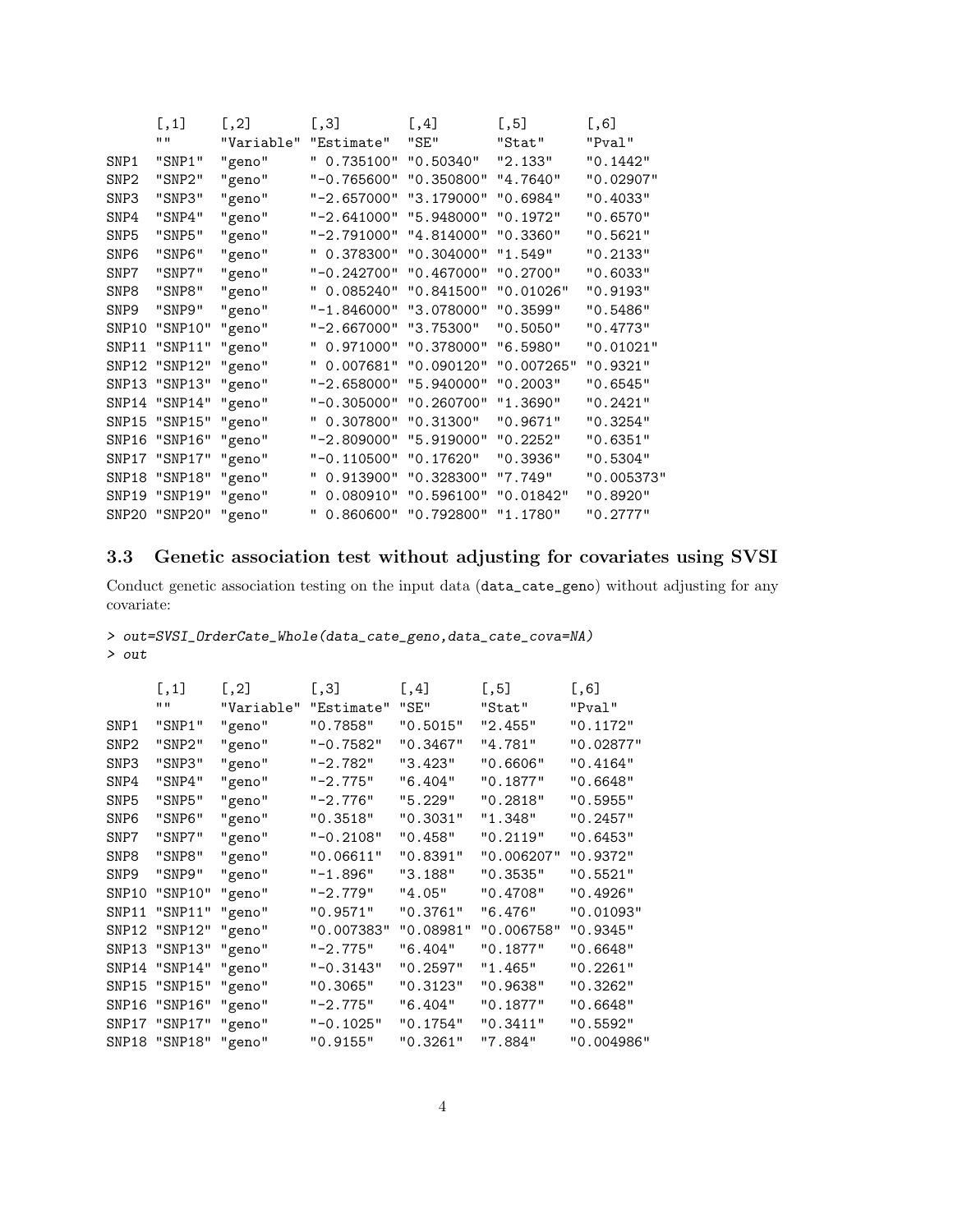SNP19 "SNP19" "geno" "0.06632" "0.5942" "0.01245" "0.9111" SNP20 "SNP20" "geno" "0.7809" "0.791" "0.9746" "0.3235"

## 4 Testing associations between SNPs and a binary phenotype

#### 4.1 Example dataset

> # Install packages

SVSI package provides an example dataset (data\_bina\_geno) which has a genotype matrix of 697 individuals and 20 SNPs among which the last 2 SNPs are generated from the alternative hypothesis, two binary and one continuous covariates (data\_bina\_cova).

> # Load the package > library(SVSI) > # Load the example data set > data(data\_bina\_geno) #ordered binagorical outcome data and genotype data > data(data\_bina\_cova) #covariate data for binagorical outcome data > names(data\_bina\_geno)#colname of data\_bina\_geno [1] "FID" "IID" "PAT" "MAT" "SEX" "status" "SNP1" "SNP2" [9] "SNP3" "SNP4" "SNP5" "SNP6" "SNP7" "SNP8" "SNP9" "SNP10" [17] "SNP11" "SNP12" "SNP13" "SNP14" "SNP15" "SNP16" "SNP17" "SNP18" [25] "SNP19" "SNP20" > names(data\_bina\_cova)#colname of data\_bina\_cova [1] "FID" "IID" "SEX" "AGE" "SMOKE" > summary(data\_bina\_geno)#summary of data\_bina\_geno FID IID PAT MAT SEX Length:697 Min. :1 Min. :0 Min. :0 Min. :1.000 Class :character 1st Qu.:1 1st Qu.:0 1st Qu.:0 1st Qu.:1.000 Mode :character Median :1 Median :0 Median :0 Median :2.000 Mean :1 Mean :0 Mean :0 Mean :1.531 3rd Qu.:1 3rd Qu.:0 3rd Qu.:0 3rd Qu.:2.000 Max. :1 Max. :0 Max. :0 Max. :2.000 status SNP1 SNP2 SNP3 Min. :0.0000 Min. :0.000000 Min. :0.00000 Min. :0.00000 1st Qu.:0.0000 1st Qu.:0.000000 1st Qu.:0.00000 1st Qu.:0.00000 Median :0.0000 Median :0.000000 Median :0.00000 Median :0.00000 Mean :0.2999 Mean :0.007174 Mean :0.02869 Mean :0.01004 3rd Qu.:1.0000 3rd Qu.:0.000000 3rd Qu.:0.00000 3rd Qu.:0.00000 Max. :1.0000 Max. :1.000000 Max. :2.00000 Max. :1.00000 SNP4 SNP5 SNP5 SNP6 SNP7 Min. :0.000000 Min. :0.000000 Min. :0.00000 Min. :0.000000 1st Qu.:0.000000 1st Qu.:0.000000 1st Qu.:0.00000 1st Qu.:0.000000 Median :0.000000 Median :0.000000 Median :0.00000 Median :0.000000 Mean :0.002869 Mean :0.004304 Mean :0.01435 Mean :0.008608 3rd Qu.:0.000000 3rd Qu.:0.000000 3rd Qu.:0.00000 3rd Qu.:0.000000 Max. :1.000000 Max. :1.000000 Max. :2.00000 Max. :2.000000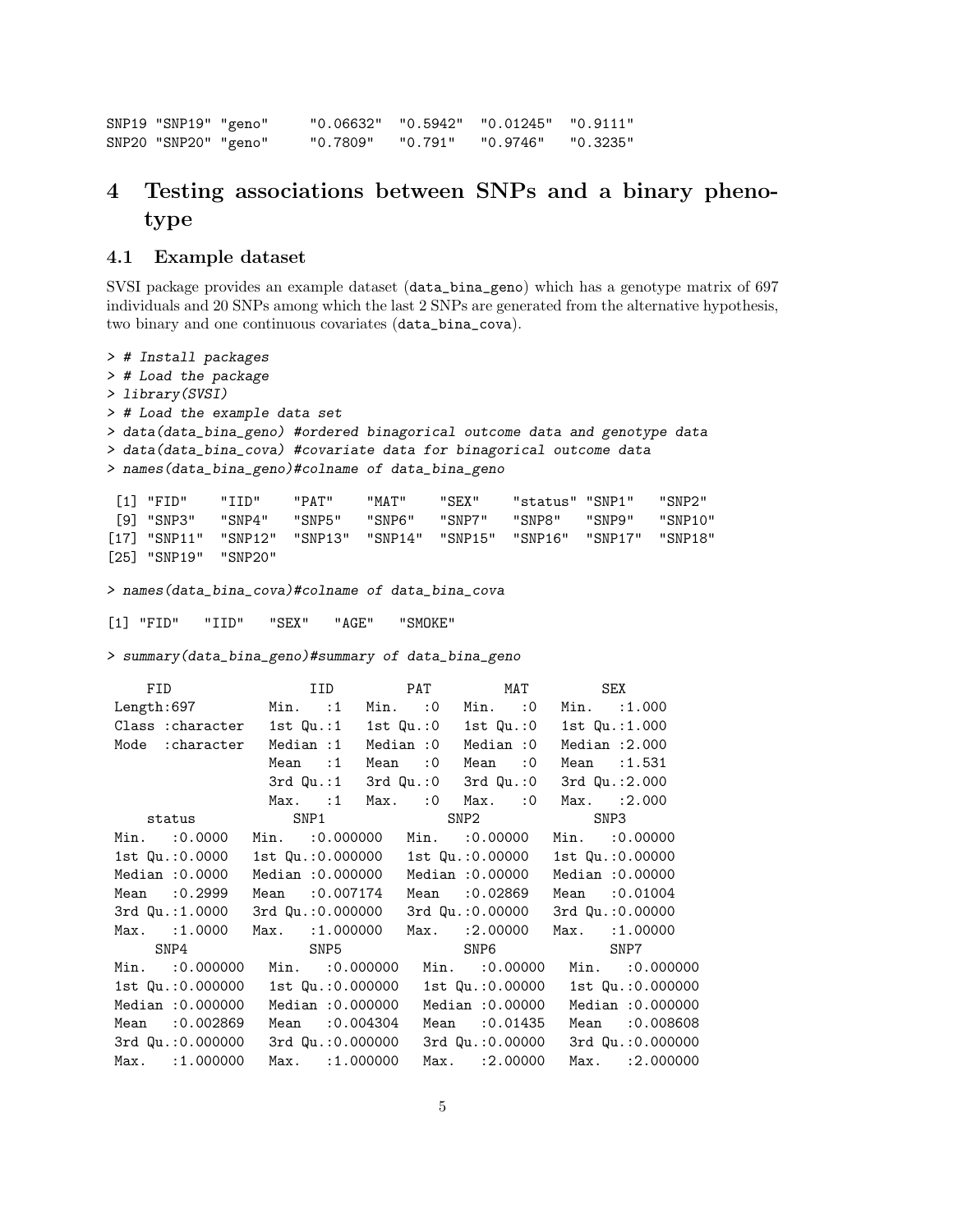| SNP8                            | SNP9                                                | SNP10                   | SNP11                                                                         |   |
|---------------------------------|-----------------------------------------------------|-------------------------|-------------------------------------------------------------------------------|---|
| Min.<br>:0.000000               | Min.<br>:0.00000                                    | Min.<br>:0.000000       | Min.<br>:0.000000                                                             |   |
| 1st Qu.: 0.000000               | 1st Qu.: 0.00000                                    | 1st Qu.: 0.000000       | 1st Qu.: 0.000000                                                             |   |
| Median : 0.000000               | Median : 0.00000                                    | Median : 0.000000       | Median : 0.000000                                                             |   |
| :0.002869<br>Mean               | :0.04304<br>Mean                                    | :0.002869<br>Mean       | Mean : 0.002869                                                               |   |
| 3rd Qu.: 0.000000               | 3rd Qu.: 0.00000                                    | 3rd Qu.: 0.000000       | 3rd Qu.: 0.000000                                                             |   |
|                                 | Max. : 2.00000                                      |                         |                                                                               |   |
| Max. : 1.000000                 |                                                     | Max. : 1.000000         | Max. : 1.000000                                                               |   |
| SNP12                           | SNP13                                               | SNP14                   | SNP15                                                                         |   |
| $Min.$ : 0.00000                | Min.<br>:0.000000                                   | Min. : 0.00000          | Min.<br>: 0.000000                                                            |   |
| 1st Qu.: 0.00000                | 1st Qu.: 0.000000                                   | 1st Qu.: 0.00000        | 1st Qu.: 0.000000                                                             |   |
| Median : 0.00000                | Median : 0.000000                                   | Median : 0.00000        | Median : 0.000000                                                             |   |
| Mean : 0.01578                  | :0.004304<br>Mean                                   | :0.05882<br>Mean        | Mean : 0.002869                                                               |   |
| 3rd Qu.: 0.00000                | 3rd Qu.: 0.000000                                   | 3rd Qu.: 0.00000        | 3rd Qu.: 0.000000                                                             |   |
| Max. : 1.00000                  | Max. : 1.000000                                     | Max. : 2.00000          | Max. : 1.000000                                                               |   |
| SNP16                           | SNP17                                               | SNP18                   | SNP19                                                                         |   |
| Min. : 0.0000                   | :0.00000<br>Min.                                    | Min.<br>:0.000000       | Min.<br>:0.0000                                                               |   |
| 1st Qu.: 0.0000                 | 1st Qu.: 0.00000                                    | 1st Qu.: 0.000000       | 1st Qu.: 0.0000                                                               |   |
| Median : 0.0000                 | Median : 0.00000                                    | Median : 0.000000       | Median : 0.0000                                                               |   |
| Mean : 0.3831                   | Mean : 0.02152                                      | Mean : 0.005739         | Mean : 0.1334                                                                 |   |
| 3rd Qu.: 1.0000                 | 3rd Qu.: 0.00000                                    | 3rd Qu.: 0.000000       | 3rd Qu.: 0.0000                                                               |   |
| Max. : 2.0000                   | Max. : 1.00000                                      | Max. : 1.000000         | Max. : 1.0000                                                                 |   |
|                                 |                                                     |                         |                                                                               |   |
| SNP <sub>20</sub>               |                                                     |                         |                                                                               |   |
| Min.<br>:0.00000                |                                                     |                         |                                                                               |   |
| 1st Qu.: 0.00000                |                                                     |                         |                                                                               |   |
| Median : 0.00000                |                                                     |                         |                                                                               |   |
| Mean : 0.05595                  |                                                     |                         |                                                                               |   |
| 3rd Qu.: 0.00000                |                                                     |                         |                                                                               |   |
| Max. : 1.00000                  |                                                     |                         |                                                                               |   |
|                                 |                                                     |                         |                                                                               |   |
|                                 | > summary(data_bina_cova)#summary of data_bina_cova |                         |                                                                               |   |
|                                 |                                                     |                         |                                                                               |   |
| FID                             | IID                                                 | SEX                     | AGE                                                                           |   |
| Length: 697                     | Min.<br>Min.<br>:1                                  | Min.<br>:0.0000         | :16.00                                                                        |   |
| Class : character               | $1st$ $Qu.:1$                                       | 1st Qu.: 0.0000         | 1st Qu.: 25.00                                                                |   |
| Mode : character                | Median : 1                                          | Median : 1.0000         | Median $:40.00$                                                               |   |
|                                 | :1<br>Mean<br>Mean                                  | :0.5308<br>Mean         | :41.79                                                                        |   |
|                                 | $3rd$ Qu.:1                                         |                         | 3rd Qu.:52.00                                                                 |   |
|                                 | :1                                                  | 3rd Qu.: 1.0000<br>Max. |                                                                               |   |
|                                 | Max.<br>Max.                                        | : 1.0000                | : 91.00                                                                       |   |
| SMOKE                           |                                                     |                         |                                                                               |   |
| Min.<br>: 0.0000                |                                                     |                         |                                                                               |   |
| 1st Qu.: 0.0000                 |                                                     |                         |                                                                               |   |
| Median : 0.0000                 |                                                     |                         |                                                                               |   |
| :0.2425<br>Mean                 |                                                     |                         |                                                                               |   |
| 3rd Qu.: 0.0000                 |                                                     |                         |                                                                               |   |
| Max.<br>:1.0000                 |                                                     |                         |                                                                               |   |
|                                 |                                                     |                         | > print(data_bina_geno[1:3,]) #display the first three rows of data_bina_geno |   |
|                                 |                                                     |                         |                                                                               |   |
|                                 |                                                     |                         | FID IID PAT MAT SEX status SNP1 SNP2 SNP3 SNP4 SNP5 SNP6 SNP7 SNP8 SNP9 SNP10 |   |
| 1 ID1<br>1<br>0<br>0            | 1<br>0<br>1                                         | 1<br>0<br>0<br>0        | 0<br>0<br>0<br>0                                                              | 0 |
| 2 ID2<br>1<br>0<br>0            | 2<br>1<br>0                                         | 0<br>0<br>0<br>0        | 0<br>0<br>0<br>0                                                              | 0 |
| 3 ID3<br>$\mathbf{1}$<br>0<br>0 | 2<br>0<br>0                                         | 0<br>0<br>0<br>0        | 0<br>0<br>0<br>0                                                              | 0 |

6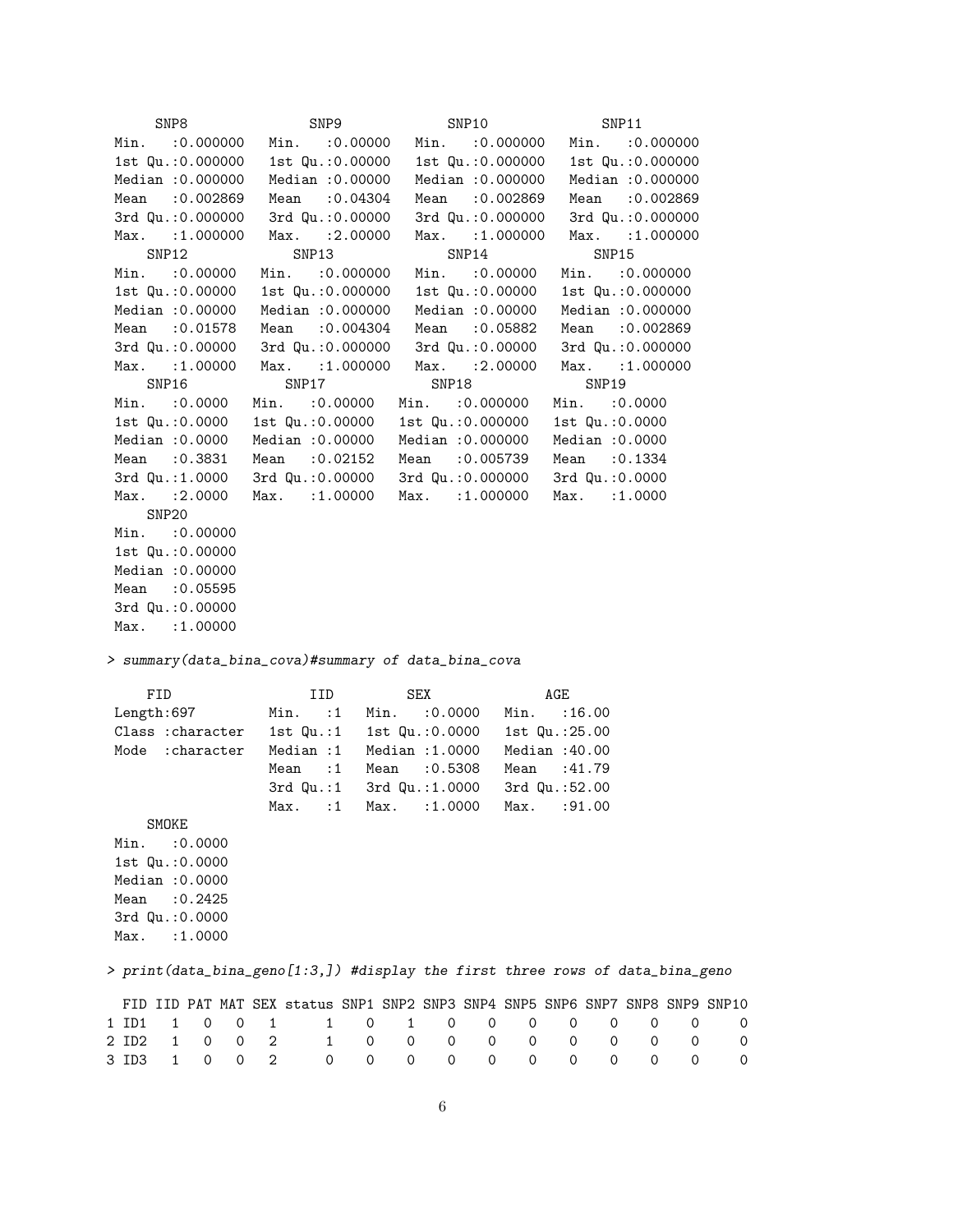|   |                       |                |        |  |           |                | SNP11 SNP12 SNP13 SNP14 SNP15 SNP16 SNP17 SNP18 SNP19 SNP20 |                                                                               |
|---|-----------------------|----------------|--------|--|-----------|----------------|-------------------------------------------------------------|-------------------------------------------------------------------------------|
| 1 | $\Omega$              | $\overline{0}$ |        |  | 0 1 0 1 0 | $\overline{0}$ |                                                             |                                                                               |
|   |                       |                |        |  |           |                | 2 0 0 0 0 0 1 0 0 0 0                                       |                                                                               |
|   |                       |                |        |  |           |                | 3 0 0 0 0 0 0 0 0 0 0                                       |                                                                               |
|   |                       |                |        |  |           |                |                                                             | > print(data_bina_cova[1:3,]) #display the first three rows of data_bina_cova |
|   | FID IID SEX AGE SMOKE |                |        |  |           |                |                                                             |                                                                               |
|   | 1 ID1                 |                | 1 0 82 |  |           |                |                                                             |                                                                               |

### 2 ID2 1 1 86 0 3 ID3 1 1 84 0

### 4.2 Genetic association test with adjusting for covariates using SVSI

Conduct genetic association testing on the input data (data\_bina\_geno) with adjusting for covariate (data\_bina\_cova):

```
> out=SVSI_Bina_Whole(data_bina_geno,data_bina_cova)
> out[,1:6]
```

|                  | [, 1]                | [, 2]      | [,3]         | [,4]      | [, 5]     | [, 6]       |
|------------------|----------------------|------------|--------------|-----------|-----------|-------------|
|                  | 11 H                 | "Variable" | "Estimate"   | "SE"      | "Stat"    | "Pval"      |
| SNP1             | "SNP1"               | "geno"     | $" - 1.077"$ | "0.6357"  | "2.87"    | "0.09027"   |
| SNP <sub>2</sub> | "SNP2"               | "geno"     | "0.4505"     | "0.3391"  | "1.765"   | "0.184"     |
| SNP3             | "SNP3"               | "geno"     | "0.1673"     | "0.5342"  | "0.09815" | "0.7541"    |
| SNP4             | "SNP4"               | "geno"     | $" -0.187"$  | "0.9583"  | "0.03809" | "0.8453"    |
| SNP5             | "SNP5"               | "geno"     | $" -0.2635"$ | "0.8461"  | "0.097"   | "0.7555"    |
| SNP6             | "SNP6"               | "geno"     | "0.06807"    | "0.3769"  | "0.03262" | "0.8567"    |
| SNP7             | "SNP7"               | "geno"     | "0.3829"     | "0.5616"  | "0.4648"  | "0.4954"    |
| SNP8             | "SNP8"               | "geno"     | "3.469"      | "8.931"   | "0.1509"  | "0.6977"    |
| SNP9             | "SNP9"               | "geno"     | "0.3005"     | "0.2652"  | "1.284"   | "0.2571"    |
| SNP10            | "SNP10" "geno"       |            | "2.812"      | "9.129"   | "0.09487" | "0.7581"    |
| SNP11            | "SNP11" "geno"       |            | "2.998"      | "9.002"   | "0.1109"  | "0.7391"    |
|                  | SNP12 "SNP12" "geno" |            | "0.2289"     | "0.4629"  | "0.2445"  | "0.621"     |
|                  | SNP13 "SNP13" "geno" |            | "2.123"      | "7.446"   | "0.0813"  | "0.7755"    |
|                  | SNP14 "SNP14" "geno" |            | "0.04715"    | "0.2184"  | "0.04662" | "0.8291"    |
|                  | SNP15 "SNP15" "geno" |            | $" -0.5882"$ | "0.916"   | "0.4124"  | "0.5208"    |
|                  | SNP16 "SNP16" "geno" |            | "0.06238"    | "0.09372" | "0.443"   | "0.5057"    |
|                  | SNP17 "SNP17" "geno" |            | "0.3464"     | "0.4094"  | "0.7158"  | "0.3975"    |
|                  | SNP18 "SNP18" "geno" |            | "-0.3562"    | "0.6647"  | "0.2872"  | "0.592"     |
|                  | SNP19 "SNP19" "geno" |            | "-0.6177"    | "0.1555"  | "15.78"   | "7.125e-05" |
|                  | SNP20 "SNP20" "geno" |            | $"$ -0.9028" | "0.2253"  | "16.05"   | "6.158e-05" |

### 4.3 Genetic association test without adjusting for covariates using SVSI

Conduct genetic association testing on the input data (data\_bina\_geno) without adjusting for covariate:

> out=SVSI\_Bina\_Whole(data\_bina\_geno,data\_bina\_cova=NA) > out

| [, 1] | $\lceil .2 \rceil$    | $\lceil .3 \rceil$ | $\lceil .4 \rceil$ | $\lceil .5 \rceil$ | $\lceil .6 \rceil$ |
|-------|-----------------------|--------------------|--------------------|--------------------|--------------------|
| 1111  | "Variable" "Estimate" |                    | "SE"               | "Stat"             | "Pval"             |